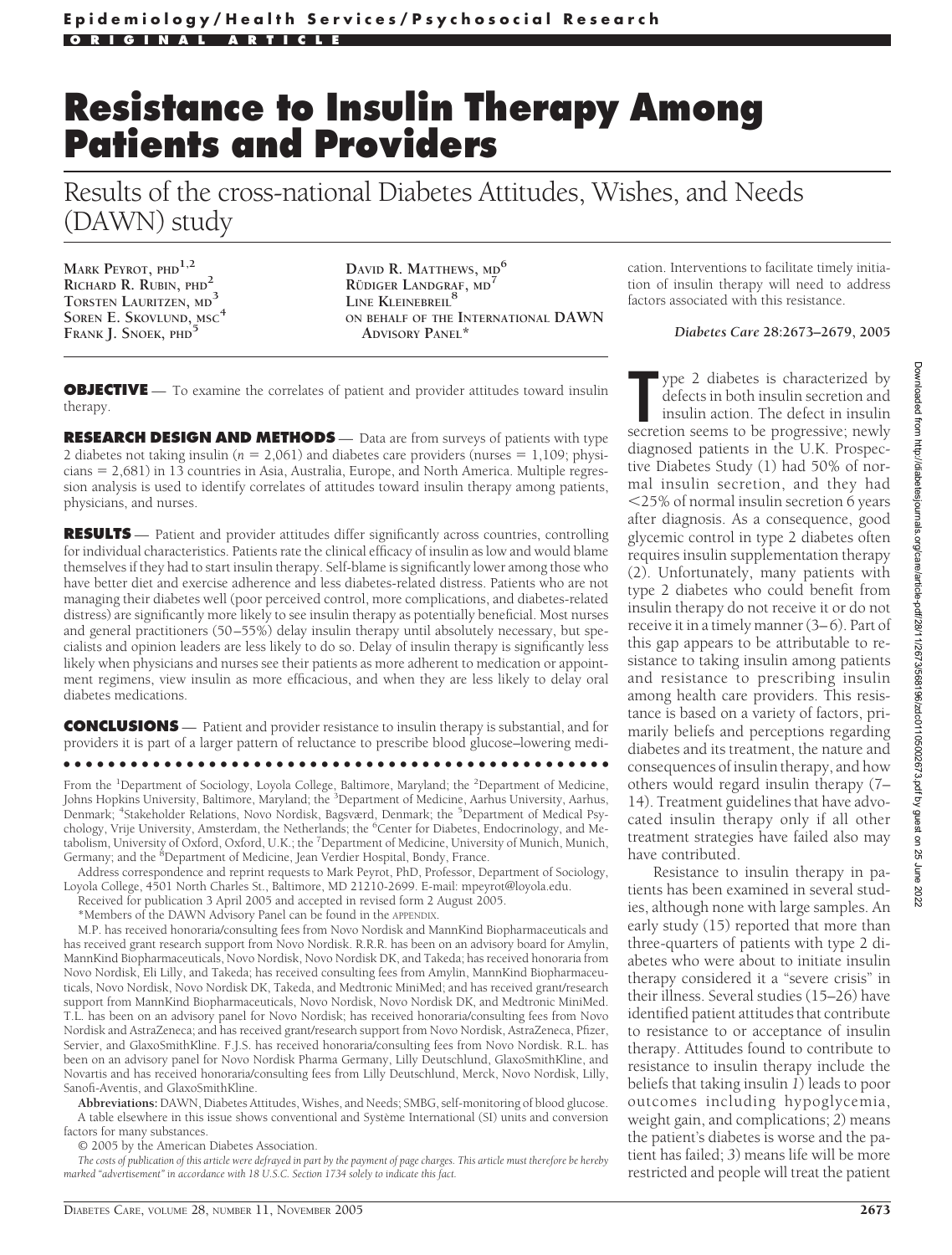### *Resistance to insulin therapy in the DAWN study*

differently; and *4*) will not make diabetes easier to manage. Attitudes facilitating acceptance of insulin therapy include the beliefs that taking insulin *1*) leads to good short-term outcomes (e.g., lower blood glucose levels, with benefits such as feeling better and fewer symptoms) as well as long-term benefits (e.g., prolonged life and lower risk of complications), *2*) is often required because of natural disease progression, and *3*) could be easier with some available delivery systems. Patients whose health care provider recommended insulin therapy had more positive attitudes toward insulin (16,18,23).

With few exceptions (27,28), little is known about the factors related to prescribing diabetes medications, and insulin specifically, though there is substantial research about the correlates of provider willingness to prescribe medications in general. Specialists tend to prescribe more than general practitioners (29,30). Some physicians have a higher propensity to prescribe because they prefer medication over other forms of treatment (31–33). Physician beliefs about specific medications (e.g., efficacy, side effects, cost) are also associated with prescribing (34,35). And provider beliefs about patient attitudes toward medication are associated with level of prescribing (36,37).

Finally, attitudes toward insulin therapy may differ by country, perhaps as a function of cultural and health care system factors. International comparisons suggest that there are systematic differences among countries that are worthy of study (38).

The current report describes patient and provider attitudes toward insulin therapy and their correlates based on data from a large multinational study. We examine the degree to which providers' tendency to delay insulin therapy is associated with general orientation toward prescribing blood glucose–lowering agents, specific beliefs about insulin therapy, and perceptions of patient attitudes toward insulin. We also examine the degree to which patient perceptions of insulin's benefits and self-blame for needing to initiate insulin therapy are associated with perceived diabetes severity (control and complications), diabetes-related emotional distress, adherence to self-care recommendations, and quality of the patient-provider relationship. We also consider differences among countries in patient and provider resistance to initiating insulin therapy.

# **RESEARCH DESIGN AND**

**METHODS** — Data are from the multinational Diabetes Attitudes, Wishes, and Needs (DAWN) study (38,39). All data are self-reports gathered during 2001 by structured interviews conducted face to face or by telephone (depending on telephone availability). Interviews took 30–50 min to complete. Interviews were conducted in 11 regions (representing 13 countries): Australia, France, Germany, India, Japan, the Netherlands, Poland, Scandinavia (divided equally among Sweden, Denmark, and Norway), Spain, the U.K., and the U.S.

The study was conducted with three independent samples. Two samples consisted of providers who were treating at least five diabetic patients per month; only one provider was selected from a practice. The physician sample consisted of 2,705 respondents, with a quota of 250 per region, 200 in primary care and 50 specialists (endocrinologists and diabetologists with 2 years experience and treating 50 patients per month). Of this sample, 2,681 treated patients with type 2 diabetes and were used in the analyses (Table 1). The nurse sample consisted of 1,122 respondents, with a quota of 100 per region, 50 specialists (those caring for 50 or more patients with diabetes a month), and 50 generalists. Of this sample, 1,109 treated patients with type 2 diabetes and were used in the analyses (Table 1).

The third sample consisted of adults with self-reported type 1 or type 2 diabetes, with a quota of 500 per region (Table 2). Sample quotas were established to obtain equal numbers of people with selfreported type 1 and type 2 diabetes. This study examines only the 2,061 respondents who were not currently using insulin.

A variety of sampling frames was used in different countries to generate heterogeneous samples from the entire country (except India, where the sample was limited to five regions). Patients were recruited via random-digit dialing, clinic and practice rosters, and survey panels, supplemented by advertisements and snowball recruiting. Providers were recruited from professional directories and various listings.

# Provider measures

The primary dependent variable for providers was insulin initiation delay ("I prefer to delay the initiation of insulin until it is absolutely essential"). In addition to age, sex, practice location, and years in

practice, the following provider characteristics were assessed: professional roles (whether the provider was a specialist or primary care provider and the degree to which she/he was an opinion leader); percent of diabetic patients treated who had type 2 diabetes; perceived patient psychological distress; perceived patient adherence to diet, exercise, medication, selfmonitoring of blood glucose (SMBG), and appointment scheduling recommendations; providers' perceptions of patient attitudes toward insulin; provider beliefs about insulin efficacy and financial barriers to insulin therapy; and provider attitude toward delay of oral hypoglycemic medication. Provider characteristics and details concerning the measures appear in Table 1.

#### Patient measures

The primary dependent variables for patients were two attitudes toward insulin therapy: perceived efficacy of insulin ("Using insulin would help me to manage my diabetes better") and self-blame for needing insulin ("Starting insulin would mean that I have not followed my treatment recommendations properly"). In addition to demographic and disease characteristics, other patient characteristics assessed include self-reported adherence to medication, SMBG appointment scheduling, diet, and exercise recommendations; perceived diabetes control; diabetes-related distress; and quality of relationship with provider. Patient characteristics and details concerning the measures appear in Table 2.

# Statistical analysis

Statistical analysis used multiple regression models incorporating effects for country and respondent characteristics. This strategy identified country differences after adjusting for differences in the composition of country samples. The U.S. was the reference category for all analyses; country coefficients are interpreted as differences from the U.S. Analyses were conducted separately for each type of respondent (physicians, nurses, and patients). For both patient and provider analyses, country and individual variables were forced into the model with the following exceptions. For patient analyses, self-care adherence, perceived diabetes control, distress, and patient-provider relationship were entered only if significantly  $(P < 0.05)$  related to insulin efficacy or self-blame. For provider analyses, perception of patient attributes (ad-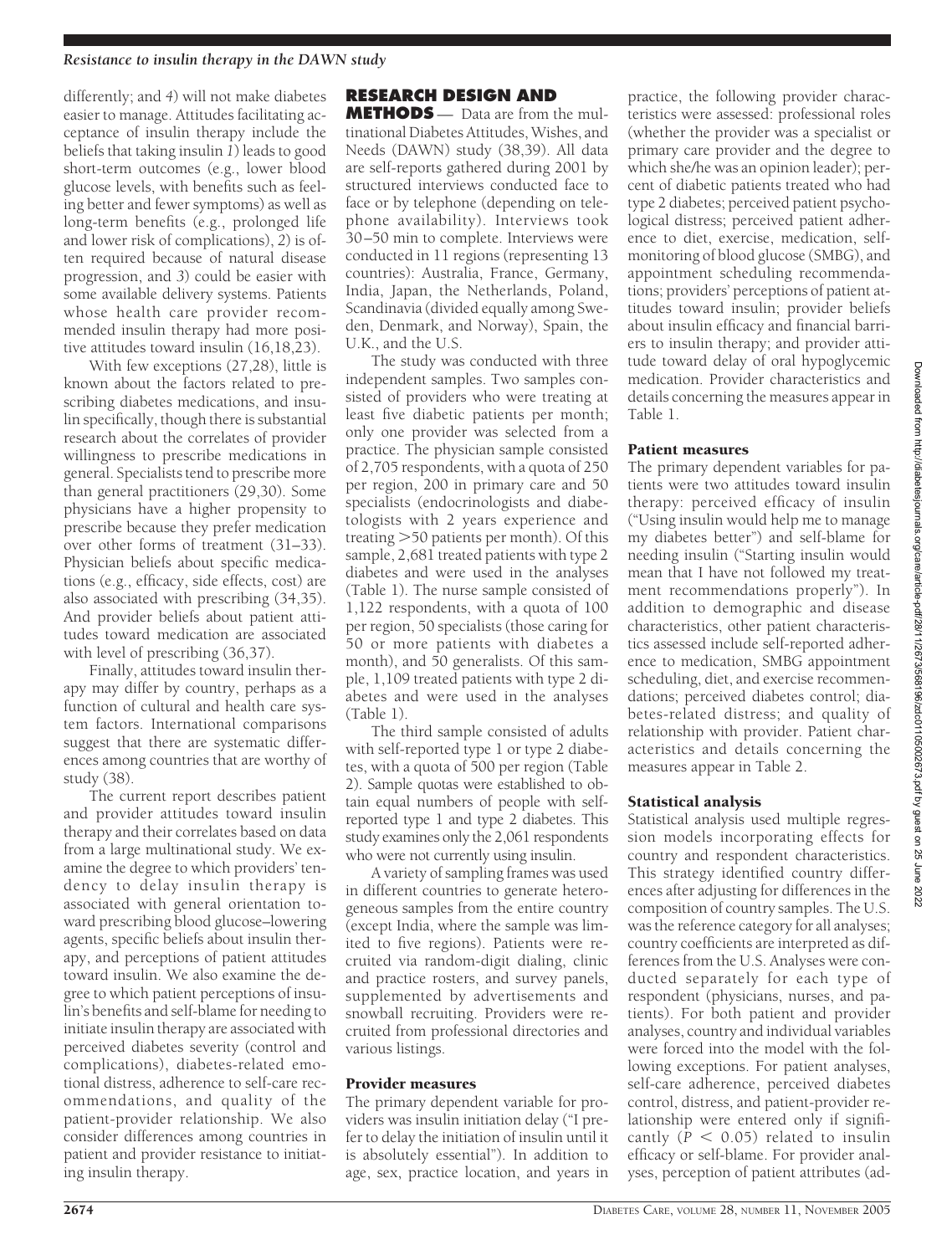#### **Table 1—***Respondent characteristics for providers*

|                                       | Physicians |                   | <b>Nurses</b>    |                   |
|---------------------------------------|------------|-------------------|------------------|-------------------|
|                                       |            | Means $\pm$ SD    |                  | Means $\pm$ SD    |
|                                       | n          | or $%$            | $\boldsymbol{n}$ | or %              |
| Sex                                   | 2,681      |                   | 1,109            |                   |
| Men                                   | 1,944      | 72.5              | 54               | 4.9               |
| Women                                 | 737        | 27.5              | 1,055            | 95.1              |
| Age                                   | 2,676      | $46.16 \pm 9.78$  | 1,092            | $41.00 \pm 8.60$  |
| Years in practice                     | 2,582      | $16.05 \pm 9.57$  | 1,107            | $10.91 \pm 7.43$  |
| Professional role                     |            |                   |                  |                   |
| Specialist*                           | 2,681      | 22.9              | 1,109            | 53.1              |
| Opinion leader†                       | 2,680      | $0.22 \pm 0.28$   | 1,109            | $0.26 \pm 0.26$   |
| Percent with type 2 diabetes#         | 2,681      | $67.12 \pm 17.77$ | 1,109            | $62.94 \pm 20.31$ |
| Practice location                     | 2,669      |                   | 1,109            |                   |
| Rural                                 | 388        | 14.5              | 189              | 17.1              |
| Suburban                              | 422        | 15.7              | 156              | 14.1              |
| Small urban                           | 485        | 18.1              | 180              | 16.3              |
| Large urban                           | 1,374      | 51.2              | 582              | 52.6              |
| Patient adherence to recommendations§ |            |                   |                  |                   |
| Medication                            | 2,655      | $3.44 \pm 0.56$   | 1,066            | $3.60 \pm 0.47$   |
| Appointments                          | 2,540      | $3.43 \pm 0.57$   | 1,033            | $3.43 \pm 0.59$   |
| <b>SMBG</b>                           | 2,607      | $3.01 \pm 0.71$   | 1,068            | $3.10 \pm 0.68$   |
| Diet                                  | 2,651      | $2.83 \pm 0.59$   | 1,084            | $2.92 \pm 0.57$   |
| Exercise                              | 2,650      | $2.65 \pm 0.65$   | 1,076            | $2.64 \pm 0.65$   |
| Patient psychological problems¶       | 2,612      | $23.94 \pm 16.74$ | 1,040            | $30.97 \pm 27.55$ |
| Patient attitudes toward insulin      |            |                   |                  |                   |
| Worry                                 | 2,670      | $60.17 \pm 30.56$ | 1,092            | $62.40 \pm 30.32$ |
| Self-blame                            | 2,670      | $36.04 \pm 29.53$ | 1,077            | $38.90 \pm 32.05$ |
| Attitudes toward insulin#             |            |                   |                  |                   |
| Efficacy                              | 2,566      | $3.60 \pm 1.63$   | 1,011            | $3.67 \pm 1.60$   |
| Cost a barrier                        | 2,649      | $2.80 \pm 1.67$   | 1,063            | $2.99 \pm 1.69$   |
| Delay oral medication**               | 2,654      | $3.16 \pm 1.73$   | 1,048            | $3.45 \pm 1.75$   |
| Delay insulin††                       | 2,651      | $3.76 \pm 1.72$   | 1,057            | $3.66 \pm 1.80$   |

\*For India, approximately half of the physicians (rather than the quota of 20%) were classified as diabetes specialists because those who treated  $>$  50 diabetes patients a month, initiated insulin, and accepted diabetes referrals from other physicians were classified as specialists in India. †Six items indicating how often the respondent spoke at diabetes meetings or wrote for audiences of patients or providers (no or seldom  $= 0$ , sometimes or often = 1; measure = mean of item scores [ $\alpha$  reliability = 0.72 for physicians, 0.66 for nurses]). ‡Percent of diabetic patients treated by provider who have type 2 diabetes. §Ratings of how well provider's typical type 2 diabetic patient adhered to treatment recommendations (never  $= 1$  to completely  $=$ 4). ¶Percentage of type 2 diabetic patients suffering from stress, anxiety, depression, denial, and burnout (0–100; measure  $=$  mean of item scores [ $\alpha$  reliability  $=$  0.82 for physicians and nurses]). |Percentage of type 2 diabetic patients who would worry about starting insulin therapy or think that starting insulin means not having followed treatment recommendations properly (none or few  $= 0$ , less than half  $= 33.3$ , more than half  $= 66.7$ , most or all  $= 100$ ). #Earlier introduction of insulin would reduce long-term costs of diabetes care; cost of insulin therapy is a barrier to effective management (fully disagree  $= 1$  to fully agree  $= 6$ ). \*\*Prefer to delay initiation of oral hypoglycemic therapy until it is absolutely necessary (fully disagree  $= 1$ to fully agree  $= 6$ ). ††Prefer to delay initiation of insulin therapy until it is absolutely necessary (fully disagree  $= 1$  to fully agree  $= 6$ ).

herence, distress, and insulin attitudes) and provider attitudes were entered only if significantly  $(P < 0.05)$  related to delay. For these exceptions, if a variable is in the final model, it was significant upon entry; any reduction in the relationship is due to mediation by a variable entered subsequently. Variables forced into the models that later became nonsignificant are indicated by a symbol in the tables. Unstandardized coefficients can be compared across models, and their significance lev-

els are presented; standardized coefficients are presented so that the magnitude of relationships within each model can be compared. All analyses were performed with SPSS version 11.5 (SPSS, Chicago,  $\prod$ ).

**RESULTS** — Respondent characteristics for providers are shown in Table 1. Physicians were mostly men, while nurses were almost exclusively women. Physicians and nurses had similar views of pa-

#### *Peyrot and Associates*

tient adherence and patient attitudes toward insulin therapy, as well as similar attitudes toward insulin and oral hypoglycemic medication. Delay of insulin and oral therapy was high for both respondent groups, with insulin delay being higher.

Respondent characteristics for patients are shown in Table 2. Patients were on average middle aged, almost equally divided between men and women, and had diabetes for an average of  $\sim$ 8 years. Patients reported higher levels of adherence for medication and appointments than for diet and exercise. Belief in the potential efficacy of insulin was low, and self-blame for having to take insulin was high.

# Provider attitudes

Results for the analysis of provider orientation toward delay of insulin therapy are presented in Table 3. Total variance explained was 34% (physicians) and 54% (nurses). Delaying was higher among providers in the U.S. than in most other countries. U.S. physicians were significantly more disposed to delay insulin therapy than physicians in all other countries, except for India and Japan. U.S. nurses were significantly more disposed to delay than nurses in Australia, Scandanavia, and the U.K.; Only Indian nurses were significantly more disposed than U.S. nurses to delay insulin therapy.

Delay of insulin therapy was significantly less among specialists and opinion leaders and those who believed insulin was efficacious. Delay of oral hypoglycemic medication was the strongest correlate of insulin therapy delay and accounted for most of the explained variance (20% for physicians and 30% for nurses). Physicians (but not nurses) with higher insulin delay reported significantly higher levels of patient adherence to recommendations for medication. Nurses (but not physicians) with higher insulin delay reported a significantly lower percentage of their diabetic patients as having type 2 diabetes. For neither type of provider was insulin delay associated with perceived patient self-blame for insulin therapy.

# Patient attitudes

Results for the analysis of patient attitudes toward insulin therapy are presented in Table 4. The total explained variance in perceived clinical efficacy was 14%. The total explained variance in self-blame was  $Q\%$ 

U.S. patients reported lower belief in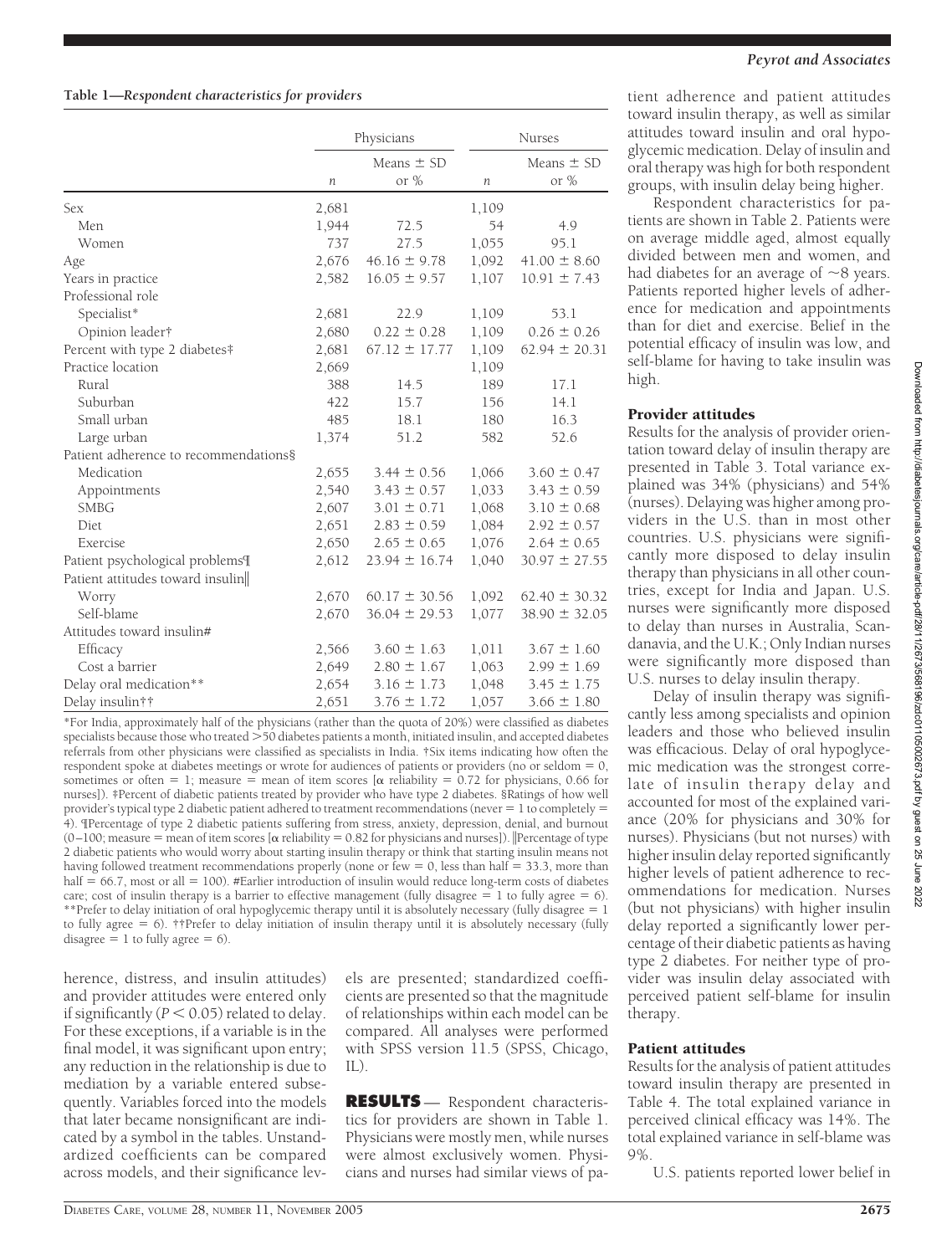# **Table 2—***Respondent characteristics for patients*

|                                      |       | Means $\pm$ SD    |
|--------------------------------------|-------|-------------------|
|                                      | n     | or $%$            |
| <b>Sex</b>                           | 2,056 |                   |
| Men                                  | 969   | 47.0%             |
| Women                                | 1,087 | 52.7%             |
| Age (years)                          | 2,060 | $59.16 \pm 11.88$ |
| Age education completed              | 1,983 |                   |
| $\leq$ 14                            | 407   | 19.7%             |
| $15 - 19$                            | 985   | 47.8%             |
| $\geq$ 20                            | 591   | 28.7%             |
| Residential location                 | 2,055 |                   |
| Rural                                | 409   | 19.9%             |
| Suburban                             | 419   | 20.3%             |
| Urban                                | 377   | 18.3%             |
| Large urban                          | 850   | 41.2%             |
| Duration of diabetes (years)         | 2,058 | $8.25 \pm 7.69$   |
| Complications                        | 2,061 | $1.34 \pm 0.79$   |
| Adherence to recommendations*        |       |                   |
| Medication                           | 1,825 | $3.32 \pm 1.15$   |
| Appointments                         | 1,860 | $3.42 \pm 0.96$   |
| <b>SMBG</b>                          | 1,713 | $3.12 \pm 1.12$   |
| Diet                                 | 2,012 | $3.08 \pm 1.12$   |
| <b>Exercise</b>                      | 1,962 | $2.96 \pm 0.99$   |
| Perceived control <sup>†</sup>       | 2,048 | $2.54 \pm 1.16$   |
| Diabetes distress#                   | 2,061 | $1.94 \pm 0.70$   |
| Relationship with provider§          | 2,055 | $3.30 \pm 0.67$   |
| Attitudes toward insulin initiation¶ |       |                   |
| Efficacy                             | 1,610 | $1.95 \pm 1.01$   |
| Self-blame                           | 1,818 | $2.54 \pm 1.16$   |

\*Success following treatment recommendations (never  $= 1$  to completely  $= 4$ ). †Extent diabetes is in control (not at all  $= 1$  to to a great extent  $= 4$ ). ‡Four items: stressed because of diabetes, constant fear diabetes is getting worse, coping getting more difficult, and burned out by diabetes (fully disagree  $= 1$  to fully agree  $=$  $4$ ; measure = mean of all items [ $\alpha$  reliability = 0.68]). §Three items: fully involved in treatment decisions, doctor spends enough time with me, and good relationship with diabetes care providers (fully disagree  $= 1$ to fully agree  $= 4$ ; measure  $=$  mean of all items [ $\alpha$  reliability  $= 0.65$ ]). Taking insulin will help me manage diabetes better; starting insulin means not having followed treatment recommendations properly (fully disagree  $= 1$  to fully agree  $= 4$ ).

insulin efficacy than patients from all other countries and significantly lower belief than patients from Germany, India, Japan, Scandinavia, and Spain. Patients who reported high belief in insulin efficacy were significantly younger and had more complications. They also reported significantly poorer relationships with their providers, poorer perceived control, more SMBG adherence, and more diabetes distress.

U.S. patients reported more selfblame for insulin therapy than patients from all other countries and significantly more than patients from Australia, Germany, India, and the Netherlands. Patients who reported higher levels of self-blame for insulin therapy were significantly younger and had less duration of diabetes. They also reported significantly less exercise adherence and more diabetes distress.

# **CONCLUSIONS**

# Provider attitudes

Physicians and nurses in a given country tended to have similar attitudes toward delay of insulin therapy. For example, the belief that insulin therapy should be delayed until absolutely necessary was strongly held in the U.S. among both physicians and nurses; only in India was the tendency to delay higher (significantly so for both physicians and nurses before controlling for attitudes toward delaying oral medication). Although we cannot link specific patients to their own providers, this pattern closely resembles that observed for patients' attitudes toward insulin; U.S. patients were among the lowest in perceived insulin efficacy and among the highest in insulin self-blame. This suggests that beliefs about insulin are related to the cultures and health care systems of the different countries, and understanding beliefs about insulin will require an understanding of how these factors operate.

Delay in prescribing oral blood glucose–lowering medication had the strongest relationship with delay in prescribing insulin. Providers tend to have a general orientation toward using glucoselowering medications in managing diabetes. This orientation could reflect a lack of awareness about the need to keep glucose levels as close to normal as possible or it could reflect a more general orientation toward delayed prescribing of other medications for patients with diabetes or medications for other disorders. In any case, we know that propensity to use medications is an important determinant of prescribing behavior (30–32), which suggests that efforts to facilitate the timely prescription of insulin may need to address the more general reluctance to prescribe diabetes medication (or medication generally).

Clinical efficacy was the insulinspecific belief most strongly associated with provider inclination to delay insulin therapy. The scores on this measure were relatively low (just over half of physicians and nurses agree that insulin can have a positive impact on care), suggesting that efforts to improve awareness of efficacy are required. Although this belief was not strongly related to delay, other research (33,34) suggests that attitudes toward specific medications do influence prescription decisions. We believe that a more comprehensive measure of insulin attitudes would be more strongly predictive of insulin delay.

Specialists, opinion leaders, and those who treat a higher percentage of patients with type 2 diabetes were less inclined than nonspecialists to delay initiation of insulin, but belief in the benefits of insulin therapy was low among specialists and generalists alike. Specialists and opinion leaders are more likely to adopt new prescribing practices (40), and they can influence the practice behaviors of other providers (41,42), so the present study suggests that efforts to change provider beliefs might focus first on these groups.

Some have suggested that the prescribing behavior of providers is based on their perceptions of patients' expectations (36,37), while others believe that providers are relatively autonomous in their decisions and may not be sensitive to the wants and needs of their patients. We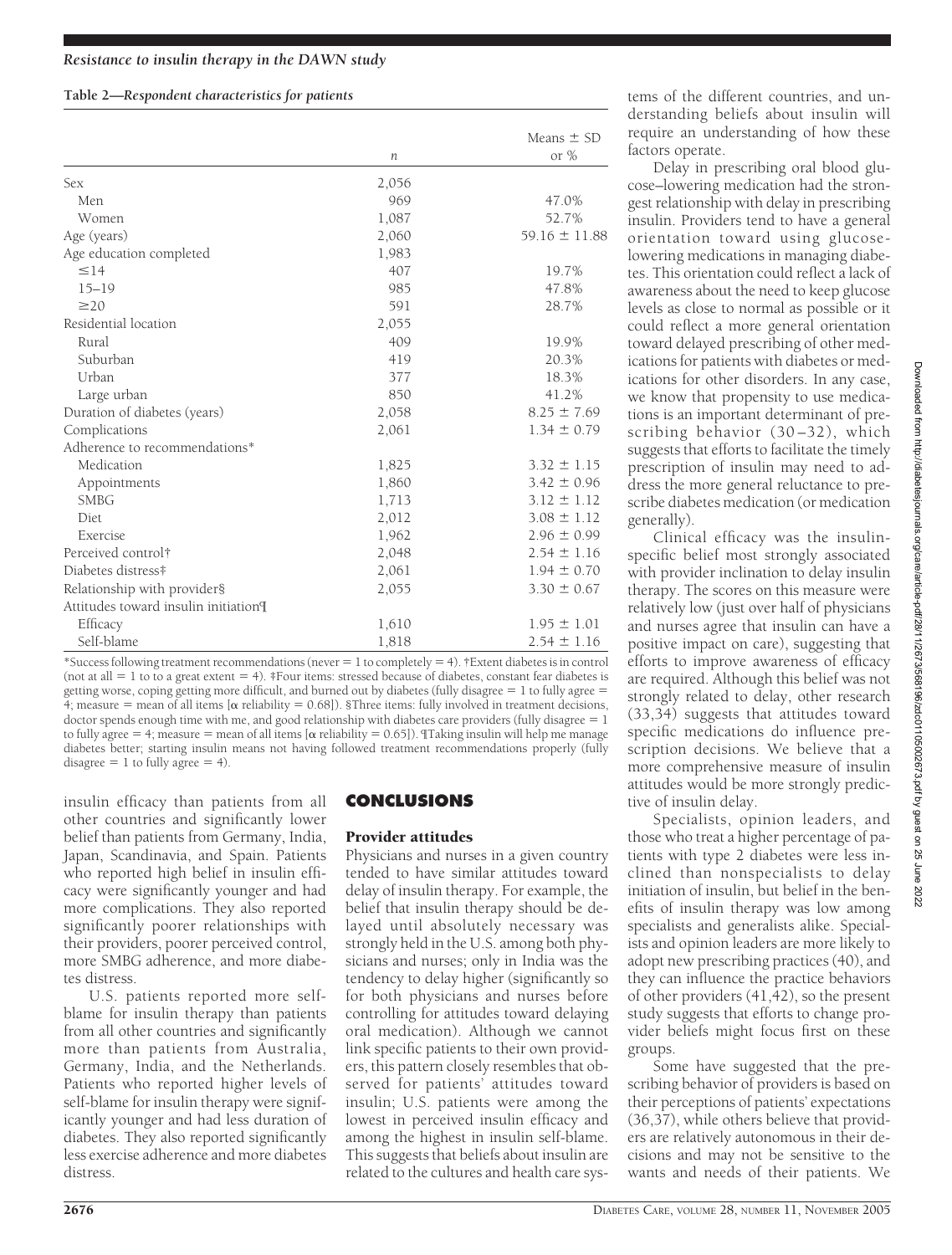### **Table 3—***Regression analysis of delay in initiating insulin treatment*

|                              | Physicians  |             | <b>Nurses</b>                                             |                             |  |
|------------------------------|-------------|-------------|-----------------------------------------------------------|-----------------------------|--|
| Variable                     | coefficient | coefficient | Unstandardized Standardized Unstandardized<br>coefficient | Standardized<br>coefficient |  |
| Australia                    | $-0.498*$   | $-0.084$    | $-0.504$ †                                                | $-0.080$                    |  |
| <b>France</b>                | $-0.604*$   | $-0.102$    | $-0.118$                                                  | $-0.019$                    |  |
| Germany                      | $-0.476*$   | $-0.080$    | $-0.322*$                                                 | $-0.052$                    |  |
| India                        | 0.0098      | 0.002       | 0.4559                                                    | 0.072                       |  |
| Japan                        | $-0.208$    | $-0.034$    | $-0.247$                                                  | $-0.037$                    |  |
| Netherlands                  | $-0.776*$   | $-0.131$    | $-0.157$                                                  | $-0.026$                    |  |
| Poland                       | $-1.037*$   | $-0.174$    | $-0.0158$                                                 | 0.002                       |  |
| Scandinavia                  | $-1.097*$   | $-0.181$    | $-1.050*$                                                 | $-0.169$                    |  |
| Spain                        | $-0.2969$   | $-0.050$    | $-0.1378$                                                 | $-0.021$                    |  |
| U.K.                         | $-0.489*$   | $-0.082$    | $-0.562\dagger$                                           | $-0.092$                    |  |
| Population density           | 0.036       | 0.024       | $-0.0348$                                                 | $-0.022$                    |  |
| Age                          | 0.004       | 0.021       | $-0.001$                                                  | $-0.004$                    |  |
| <b>Sex</b>                   | 0.022       | 0.006       | $-0.075$                                                  | $-0.009$                    |  |
| Percent with type 2 diabetes | 0.074       | 0.008       | $-0.5039$                                                 | $-0.056$                    |  |
| Years of practice            | 0.000       | $-0.002$    | 0.001                                                     | 0.005                       |  |
| Specialist                   | $-0.372*$   | $-0.091$    | $-0.258\dagger$                                           | $-0.072$                    |  |
| Opinion leader               | $-0.518*$   | $-0.084$    | $-0.325*$                                                 | $-0.047$                    |  |
| Medication adherence         | 0.140†      | 0.045       | NS.                                                       | NS                          |  |
| Appointment adherence        | NS.         | NS.         | $0.133*$                                                  | 0.042                       |  |
| Delay oral medication        | $0.475*$    | 0.476       | $0.626*$                                                  | 0.602                       |  |
| Insulin efficacy             | $-0.143*$   | $-0.133$    | $-0.110*$                                                 | $-0.093$                    |  |
| Model $R^2$                  |             | 0.335       |                                                           | 0.535                       |  |

The U.S. is the reference category for countries; country coefficients are interpreted as differences from the U.S. Mean substitution used for missing values.  ${}^{*}P$   $<$  0.001;  ${}^{*}P$   $<$  0.01;  ${}^{*}P$   $<$  0.10;  ${}^{8}P$   $<$  0.05 at entry;  ${}^{q}P$   $<$ 0.05. NS, not significant.

found that providers' tendency to delay insulin therapy was not strongly associated with their perception of patient beliefs about this therapy. While our findings suggest that providers' general orientation to initiating insulin therapy did not take into account patients' concerns, it is possible that a provider's perception of the concerns of a given patient may affect prescribing for that particular patient (a hypothesis that this study could not address because provider perceptions were not patient specific). In contrast to patient beliefs, patient behavior was associated with prescription practices; providers were more willing to delay insulin initiation if they saw their own typical patients as more adherent to their medication or appointment regimens. Perhaps this reflects the hope that oral medications can be used to achieve adequate control if patients will take the medication or that closer teamwork between patient and provider will obviate the near-term need for insulin. Future research will be required to understand how provider perceptions of patient adherence are related to insulin delay.

In general, providers underestimated

the number of patients who blamed themselves regarding the need for insulin. Other analyses of the DAWN data indicate that patients' self-blame is associated with their greater worry about starting insulin (43). Providers can help patients who blame themselves for needing to initiate insulin therapy by making sure patients understand that diabetes is a progressive disease. Providers can also reduce self-blame as a barrier to insulin therapy if they avoid the strategy of encouraging more active self-care by pointing to insulin as a consequence of inaction. This strategy, which over half the providers in our study reported using, can make it more difficult to initiate insulin therapy subsequently.

# Patient attitudes

Factors included in our study explained little variance in patients' beliefs about insulin efficacy. However, there is a pattern to the relationships observed. Belief in insulin efficacy was stronger among patients who were in more negative situations: more distress, worse control, more complications, and poorer relationships with their diabetes care providers.

#### *Peyrot and Associates*

As patients' situations worsen, they may become more receptive to a treatment strategy they have previously avoided. Patients who perceived themselves as more adherent to SMBG also saw more benefit of insulin therapy, perhaps because more frequent monitoring made them more aware that their current regimens do not provide adequate glucose control. Alternatively, they might believe that more frequent monitoring will enable them to use insulin more effectively.

Although our study also explained little variance in patients' self-blame for needing insulin, there is a pattern to these relationships as well. Those who report lower self-blame either have a biological rationale for why they need insulin (they are older and have had diabetes longer) or they may feel that they have done what they can to avoid the need for insulin (those more adherent to exercise have lower self-blame). Results (not shown) indicate that the adherence/self-blame relationship holds true if dietary adherence is substituted for exercise adherence in the model. In addition, dietary adherence has a marginally significant relationship with self-blame  $(P = 0.074)$  even with exercise adherence in the model. Thus, the greater the biological risk for needing insulin and the more done to take care of his/her diabetes, the less the patient feels that she/he is at fault.

Diabetes-related distress had the strongest association with insulin selfblame (as it did with perceived benefits of insulin therapy), with greater self-blame associated with more distress. Because the data are cross-sectional, we cannot say whether they are causally related, but it is likely that there is a reciprocal relationship in which distress increases selfblame and self-blame increases distress. Further research is needed to untangle these possibilities.

# Limitations and implications

This study is cross-sectional, so its results show associations not causal relationships. In addition, providers and patients in the study were not linked, so we do not know whether provider perceptions of particular patients are related to their prescribing behavior for those patients. The sampling technique might not have generated representative samples of providers and patients; this could bias our findings in unknown ways. Finally, study outcomes are attitudes, and we do not know how strongly they are related to patient and provider behaviors, let alone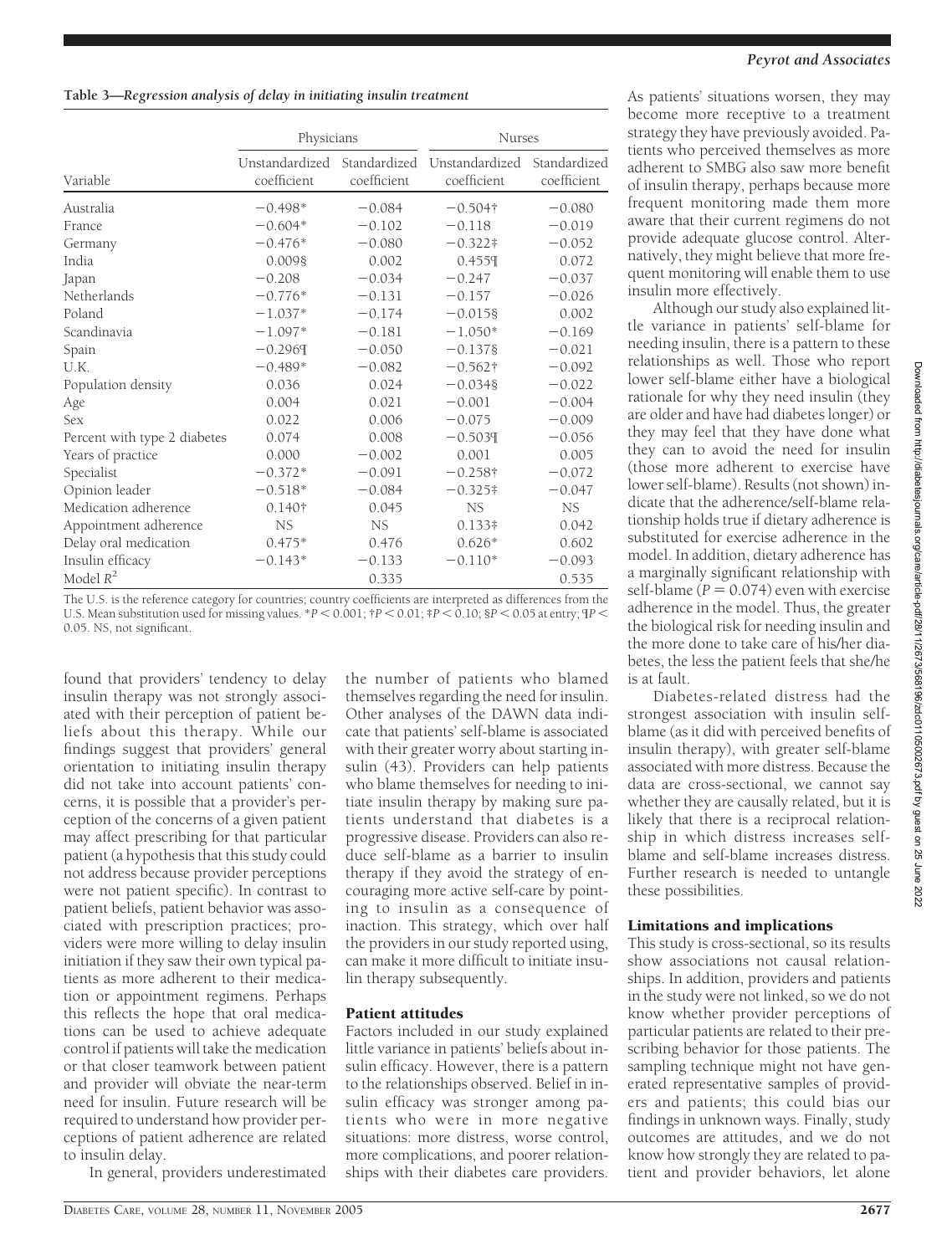### **Table 4—***Regression analysis of patient attitudes about initiating insulin treatment*

|                            | Insulin efficacy              |                             | Self-blame                    |                             |  |
|----------------------------|-------------------------------|-----------------------------|-------------------------------|-----------------------------|--|
| Variable                   | Unstandardized<br>coefficient | Standardized<br>coefficient | Unstandardized<br>coefficient | Standardized<br>coefficient |  |
| Australia                  | $-0.113*$                     | $-0.035$                    | $-0.421\dagger$               | $-0.112$                    |  |
| France                     | 0.064                         | 0.016                       | 0.110                         | 0.024                       |  |
| Germany                    | 0.418†                        | 0.103                       | $-0.477$ †                    | $-0.102$                    |  |
| India                      | $0.276*$                      | 0.093                       | $-0.443\dagger$               | $-0.125$                    |  |
| Japan                      | $0.361\dagger$                | 0.120                       | 0.1868                        | 0.055                       |  |
| Netherlands                | 0.018                         | 0.005                       | $-0.560\dagger$               | $-0.123$                    |  |
| Poland                     | 0.019                         | 0.005                       | $-0.2438$                     | $-0.052$                    |  |
| Scandinavia                | 0.2489                        | 0.065                       | $-0.185$                      | $-0.043$                    |  |
| Spain                      | $0.605\dagger$                | 0.159                       | $-0.091$                      | $-0.022$                    |  |
| U.K.                       | 0.105                         | 0.029                       | 0.102                         | 0.026                       |  |
| Population density         | 0.018                         | 0.021                       | $-0.0629$                     | $-0.063$                    |  |
| Women                      | $-0.020$                      | $-0.010$                    | $-0.028$                      | $-0.012$                    |  |
| Age                        | $-0.006$ †                    | $-0.068$                    | $-0.003*$                     | $-0.034$                    |  |
| Duration of diabetes       | $-0.002$                      | $-0.016$                    | $-0.010$ †                    | $-0.066$                    |  |
| Complications              | $0.049*$                      | 0.040                       | 0.008                         | 0.004                       |  |
| Relationship with provider | $-0.0809$                     | $-0.053$                    | NS                            | NS.                         |  |
| Perceived control          | $-0.154$ †                    | $-0.105$                    | NS.                           | NS.                         |  |
| Exercise adherence         | <b>NS</b>                     | NS.                         | $-0.076$ $\ddagger$           | $-0.063$                    |  |
| SMBG adherence             | 0.0559                        | 0.056                       | <b>NS</b>                     | NS                          |  |
| Diabetes distress          | $0.264\dagger$                | 0.186                       | $0.281\dagger$                | 0.171                       |  |
| Model $R^2$                |                               | 0.138                       |                               | 0.092                       |  |

Regression coefficients not shown for education, which was not significantly related to insulin attitudes. The U.S. is the reference category for countries; country coefficients are interpreted as differences from the U.S. Mean substitution used for missing values. \**P* < 0.05 at entry; †*P* < 0.001; ‡*P* < 0.01; §*P* < 0.10; ¶*P* < 0.05. NS, not significant.

clinical outcomes (such as A1C level or the development of complications). At this point, our explanations for the study's findings remain largely speculative. Still, this study suggests a number of important implications for future research, educational interventions, and clinical practice.

Future research should consider influences on providers' prescribing practices for oral hypoglycemic agents (given the strong association between these practices and insulin prescription practices). Our finding that many providers do not believe insulin can reduce the costs of diabetes care points to the need to better understand these attitudes. It would also be useful to know more about how providers interact with patients in the process of initiating insulin therapy. Finally, we need to understand what unmeasured factors account for most of the variance in patients' attitudes toward insulin therapy and why diabetes-related emotional distress is strongly associated with a belief in the benefits of insulin.

Our findings suggest that educational interventions to make initiating therapy easier should enhance awareness of insulin efficacy and the role of insulin therapy in type 2 diabetes given the nature of progressive  $\beta$ -cell failure. These findings also suggest that providers seeking to facilitate the initiation of insulin therapy should avoid using insulin as a threat in an effort to encourage more active self-care and identify and address the specific beliefs that support an individual patient's resistance to insulin therapy.

**Acknowledgments**— The DAWN study was initiated and funded by Novo Nordisk, which we thank for providing access to the data presented in this report. The preparation of this report was supported by a grant from Novo Nordisk.

Aggregate country-specific data may be made available for local quality-of-care improvement activities (available from www .dawnstudy.com).

# **APPENDIX**

The International DAWN Advisory Panel members are Ib. Brorly, Denmark; Ruth Colagiuri, Australia; P.H.L.M. Geelhoed-Duijvestijn, The Netherlands; Hitoshi Ishii, Japan; Line Kleinebreil, France; R.L., Germany; T.L., Denmark; D.M.,

U.K.; A. Ramachandran, India; R.R.R., U.S.; F.J.S., The Netherlands; and Giacomo Vespasiani, Italy.

# **References**

- 1. UK Prospective Diabetes Study (UKPDS) Group: Intensive blood-glucose control with sulphonylureas or insulin compared with conventional treatment and risk of complications in patients with type 2 diabetes (UKPDS 33). *Lancet* 352:837–853, 1998
- 2. De Witt DE, Hirsch IB: Outpatient insulin therapy in type 1 and type 2 diabetes mellitus: a scientific review. *JAMA* 289:2254– 2264, 2003
- 3. Home PD, Boulton AJM, Jimenez J, Landgraf R, Osterbrink B, Christiansen JS: Issues relating to the early or earlier use of insulin in type 2 diabetes. *Practical Diabetes Int* 20:63–71, 2003
- 4. Brown JB, Nichols GA, Perry A: The burden of treatment failure in type 2 diabetes. *Diabetes Care* 27:1535–1540, 2004
- 5. Dailey GE: Early insulin: an important therapeutic strategy. *Diabetes Care* 28: 220–221, 2005
- 6. Davidson MB: Early insulin therapy for type 2 diabetes. *Diabetes Care* 28:222– 224, 2005
- 7. Leslie CA, Satin-Rapaport W, Matheson D, Stone R, Enfield G: Psychological insulin resistance: a missed diagnosis? *Diabetes Spectrum* 7:52–57, 1994
- 8. Leslie CA, Satin-Rapaport W: Psychological insulin resistance: a challenge for diabetes patients and health care professionals. *J of New Developments Clin Med* 13:21–27, 1995
- 9. Rubin R, Peyrot M: Psychological issues and treatments in people with diabetes. *J Clin Psychol* 57:457–478, 2001
- 10. Korytkowski M: When oral agents fail: practical barriers to starting insulin. *Int J Obes* 26 (Suppl. 3):S18–S24, 2002
- 11. Koerbel G, Korytkowski M: Insulin-therapy resistance: another form of insulin resistance in type 2 diabetes. *Practical Diabetology* 22:36–40, 2003
- 12. Peyrot M: Psychological insulin resistance: overcoming barriers to insulin therapy. *Practical Diabetology* 23:6–12, 2004
- 13. Funnell MM, Kruger DF, Spencer M: Selfmanagement support for insulin therapy in type 2 diabetes. *Diabetes Educ* 30:274– 280, 2004
- 14. Polonsky WH, Jackson RA: What's so tough about taking insulin? Addressing the problem of psychological insulin resistance in type 2 diabetes. *Clinical Diabetes* 22:147–150, 2004
- 15. Ratzman KP: [The psychological aspects of diabetics with the secondary failure of sulfonylurea therapy] (Article in German). *Dtsch Med Wochenschr* 116:87–90, 1991